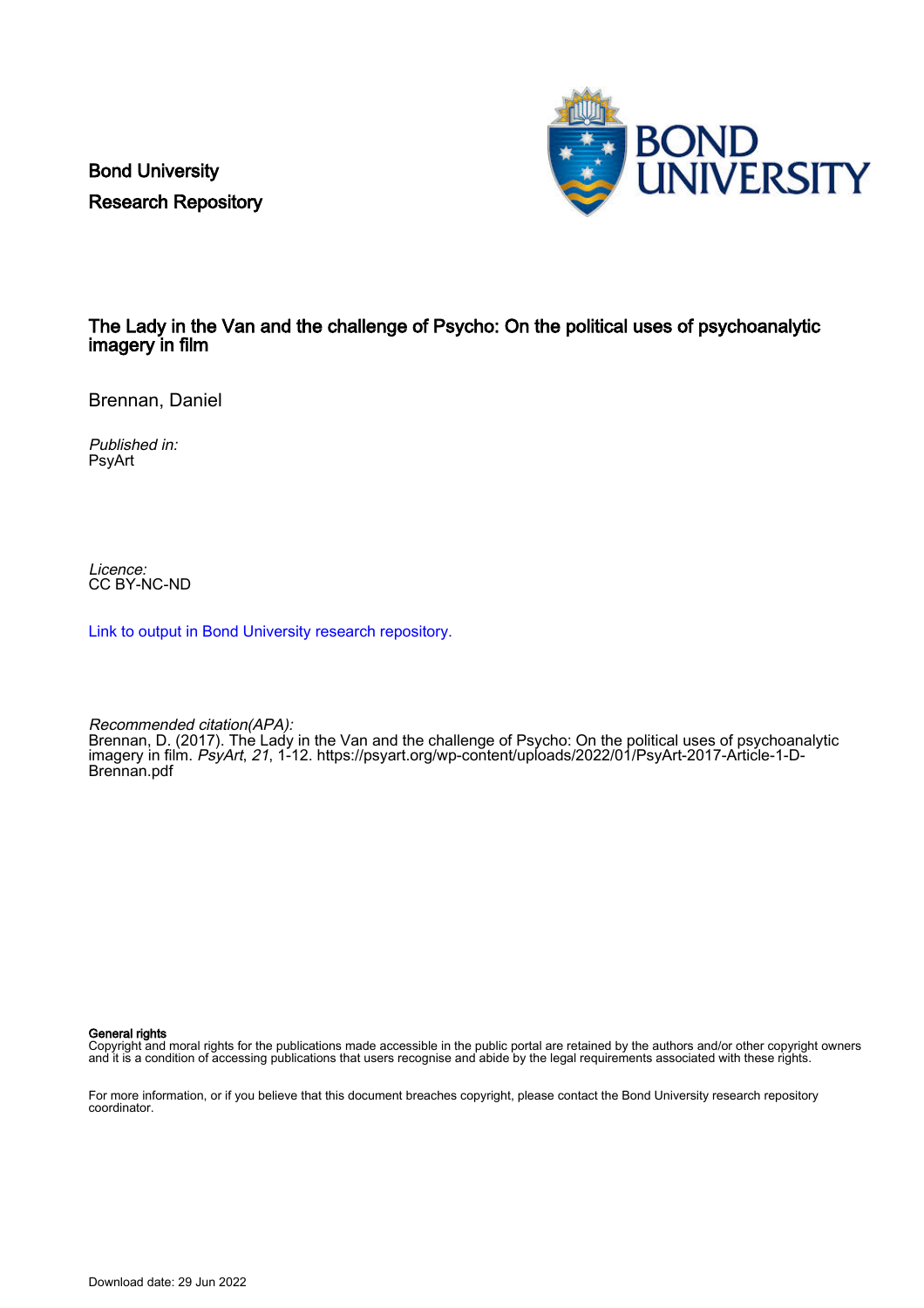# **Bond University [ePublications@bond](http://epublications.bond.edu.au?utm_source=epublications.bond.edu.au%2Ffsd_papers%2F488&utm_medium=PDF&utm_campaign=PDFCoverPages)**

[Faculty of Society and Design Publications](http://epublications.bond.edu.au/fsd_papers?utm_source=epublications.bond.edu.au%2Ffsd_papers%2F488&utm_medium=PDF&utm_campaign=PDFCoverPages) [Faculty of Society and Design](http://epublications.bond.edu.au/fsd?utm_source=epublications.bond.edu.au%2Ffsd_papers%2F488&utm_medium=PDF&utm_campaign=PDFCoverPages)

2017

# The Lady in the Van and the challenge of Psycho: On the political uses of psychoanalytic imagery in film

Daniel Brennan *Bond University*, daniel\_brennan@bond.edu.au

Follow this and additional works at: [http://epublications.bond.edu.au/fsd\\_papers](http://epublications.bond.edu.au/fsd_papers?utm_source=epublications.bond.edu.au%2Ffsd_papers%2F488&utm_medium=PDF&utm_campaign=PDFCoverPages) Part of the [Comparative Philosophy Commons](http://network.bepress.com/hgg/discipline/1343?utm_source=epublications.bond.edu.au%2Ffsd_papers%2F488&utm_medium=PDF&utm_campaign=PDFCoverPages), and the [Film and Media Studies Commons](http://network.bepress.com/hgg/discipline/563?utm_source=epublications.bond.edu.au%2Ffsd_papers%2F488&utm_medium=PDF&utm_campaign=PDFCoverPages)

#### Recommended Citation

Brennan, D. (2017). The Lady in the Van and the challenge of Psycho: On the political uses of psychoanalytic imagery in film. Retrieved from http://epublications.bond.edu.au/fsd\_papers/488

This Journal Article is brought to you by the Faculty of Society and Design at [ePublications@bond](http://epublications.bond.edu.au). It has been accepted for inclusion in Faculty of Society and Design Publications by an authorized administrator of ePublications@bond. For more information, please contact [Bond University's](mailto:acass@bond.edu.au) [Repository Coordinator](mailto:acass@bond.edu.au).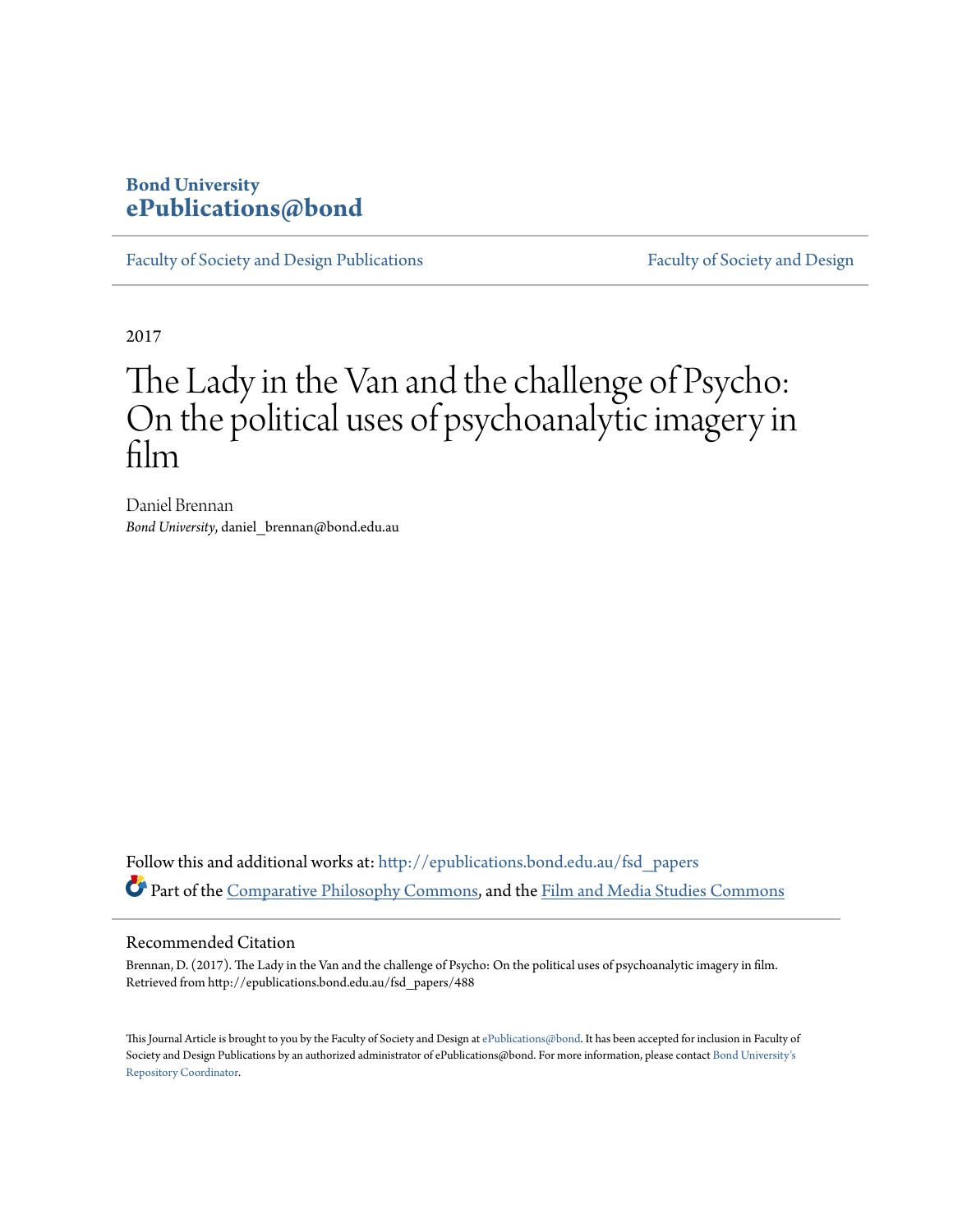### *The Lady in the Van* **and the Challenge to** *Psycho; On the political uses of psychoanalytic*

#### *imagery in film*

#### **Abstract**

This paper explores the strikingly similar use of psychoanalytic imagery in the films *Psycho* and *The Lady in the Van*. The paper argues that the latter film is a deconstruction of the former's political aims. Where *Psycho* uses psychoanalytic imagery to warn of the danger that strong female autonomy poses to normal psychic development, *The Lady in the Van* uses the same tropes to expose the mendaciousness of such thinking. The paper concludes by demonstrating how *Psycho* represents a counter challenge to the political pretensions of Th*e Lady in the Van*. Bennett's film is on the face of it a critique of middle class attitudes to homelessness. However, this paper demonstrates that by offering a psychological explanation for Miss Shepherd's alterity, *The Lady in the Van* mimics the psychiatrists detailed diagnosis of Norman Bates's perversion at the end of *Psycho*. This is argued to be problematic because the repeated explanation of the alterity of the strong voice of the mother reduces the uniqueness of the character to a symptom rather than an expression of autonomy. Ultimately the paper makes a case for the cultural significance of these films for exploring the political use of psychoanalysis to promote different social ends.

There are many curious, subtle, yet also striking similarities between the seemingly disparate films *Psycho* (1960) and *The Lady in the Van* (2015). Even though the two films, released fifty-five years apart, are quite different in terms of genre and style, the more recent film borrows many images and tropes from the earlier film that invite comparison. This paper will explore the potential of *The Lady in the Van* for exposing and critiquing the ideological gestures of *Psycho*. What will emerge is a rich critique of the way that psychoanalytic imagery can be used to promote oppressive and persecuting notions of 'normal psychological development' that privilege conservative conceptions of heterosexual male dominance.

Alfred Hitchcock's *Psycho* and Nicholas Hytner's film adaptation of Alan Bennett's memoir and play, *The Lady in the Van*, while prima facie appearing to be incomparable, share a variety of similar features. Firstly, both films' action takes place around a space of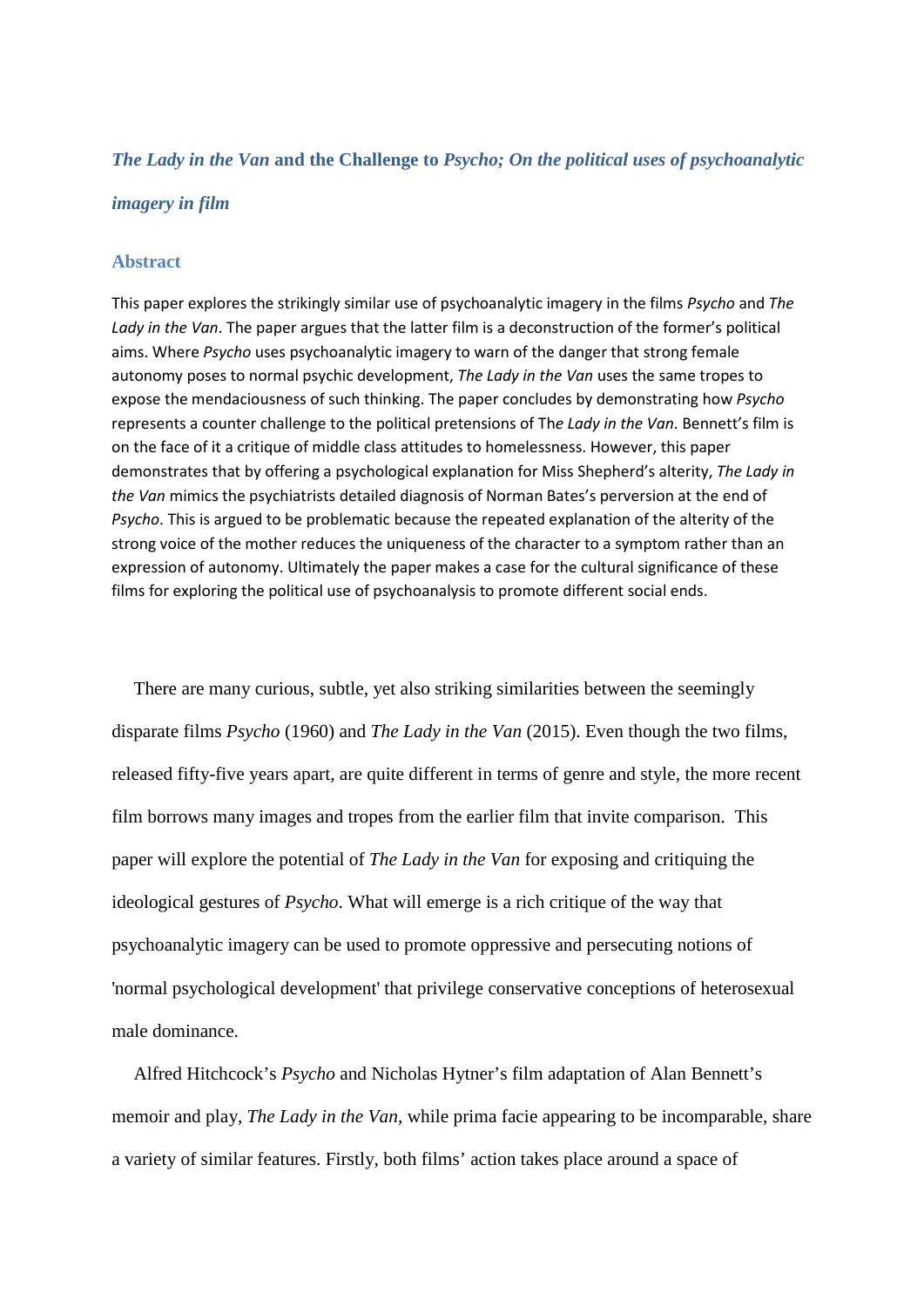accommodation beside a three level house. Furthermore the accommodation is used by a female fugitive. In *Psycho* Norman Bates' three-level house sits perched above the motel. In *The Lady in the Van*, the action takes place around Alan Bennett's three-level house in Camden Town where his driveway operates as a place of refuge for the homeless Miss Shepherd.

Secondly, both films begin as a story about a female character on the run from the law before completely shifting to focus to concentrate on a male character's psychological problems. Thirdly, in both films the male lead character is dealing with issues to do the mortality of their mother. Also the mother figure in both films watches over the sexual behaviour of the male lead. Fourthly, both Norman Bates and Alan Bennett are presented as divided selves. Norman Bates takes on the personality of his dead mother, and Bennett is presented as two selves who talk to each other, the writer-who-lives and the writer-whowrites. (Actually, there is a third Alan Bennett, the real Bennett who appears in a Hitchcockesque cameo at the end of the film). In both films the split personalities are resolved in the final moments. In *Psycho*, Bates and his mother become inseparable as Bates appropriates her persona entirely. In the more positive resolution of *The Lady in the Van,* Bennett is shown as no longer divided as if he has worked through his problems. What is important about this difference is that both Bates's decent into psychosis, and Bennett's ascent to authenticity are a result of their respective relationships to strong autonomous women. *The Lady in the Van*  mimics the psychological framework whilst simultaneously inverting the invited reading of that imagery. To demonstrate the deconstructive potential of *The Lady in the Van* it is important to first establish the connection between the psychoanalytic framework of both films. Once this has been established the significant cultural relevancy of that deconstruction can emerge. The most useful way of linking the two films is through analysing the psychoanalytic imagery of the three-level house in each film.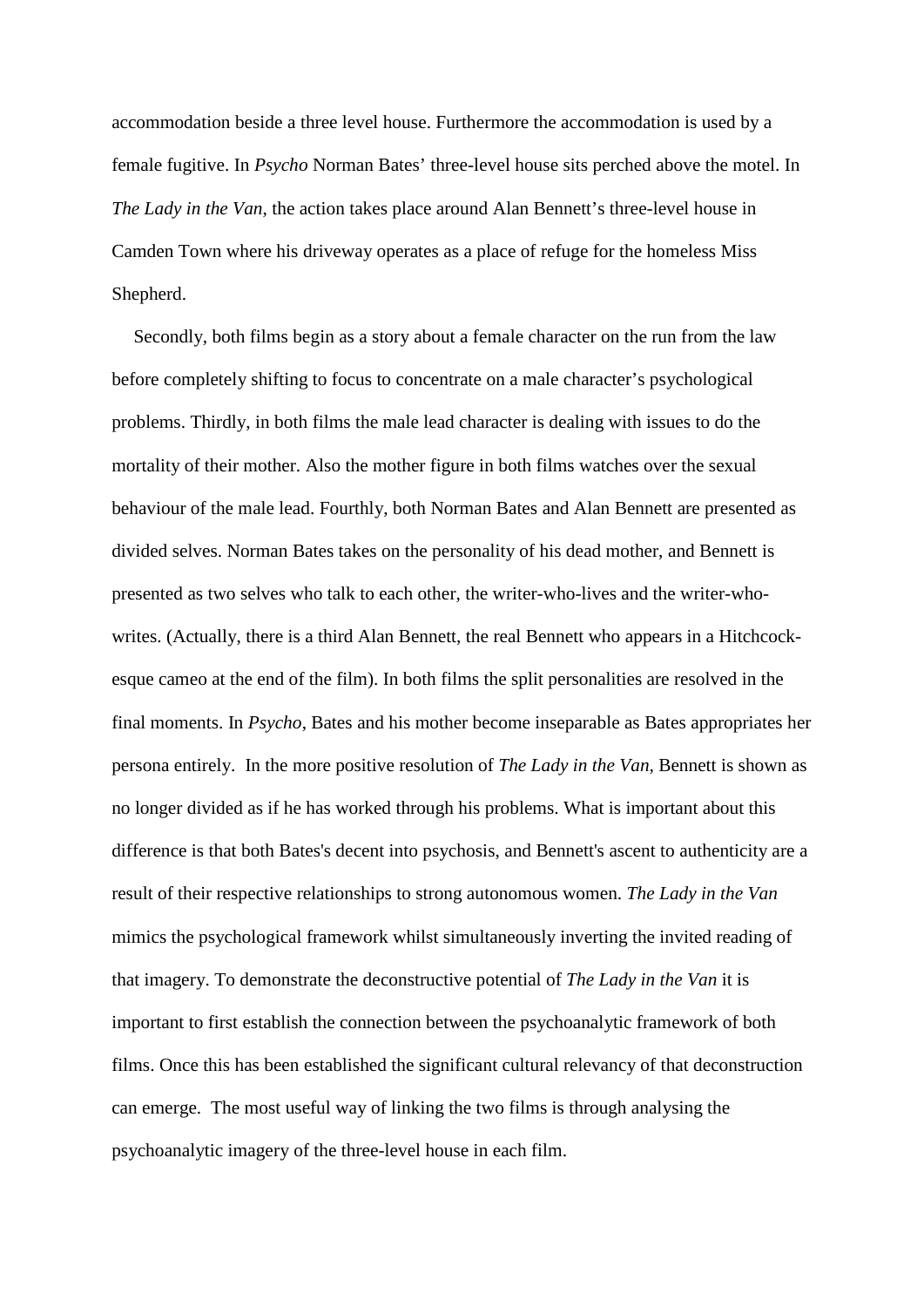In *The Pervert's Guide to Cinema*, Slavoj Žižek claims that the three levels of Norman Bates' house are analogous to the three level mind of Freudian Psychoanalysis – the same can be said of *The Lady in the Van*. Žižek describes the middle level of the house, the main living area, as Bates' ego. For Freud, the ego is the coherent organization of mental processes and these processes are what give rise to consciousness (Freud 443). The upper level represents his superego. The superego is the result of the Oedipus complex, where the infant internalises simultaneous feelings of love and anger towards the father figure, who is a source of love and also an obstruction to the enjoyment of the mother figure. The result of this ambivalence is the internalisation of a sense of guilt. The unconscious drives of the id are from then on presented to the ego through the superego.

The superego presents a series of demands for ideal behaviour. Thus, in *Psycho,* the mother's voice berates Norman from the top level for not meeting the high standards of his ego ideal. Finally, the basement level represents the id, "the reservoir of these illicit drives" (Žižek). Freud understands the id to be the home of the unconscious. It is unwilled and constantly communicates to the ego its desire for pleasure. Žižek claims that the key point regarding the arrangement of the levels of Bates' house is that there is a deep connection between the superego and the id. For Žižek, there is nothing ethical about the commands of the superego. In fact, as Žižek contends, the superego places ever more exacting demands of us and laughs if they aren't achieved. Žižek argues, "There is always some aspect of an obscene madman in the agency of the superego."

This paper will later explore the political meaning that Hitchcock propounds through the depiction of psychological development. At this point in the argument it is important to show how *The Lady in the Van* uses the same imagery as *Psycho*. *The Lady in the Van* mimics the depiction of psychological life in *Psycho,* and, through the subtle narrative differences that emerge from the same psychological framework, the more recent film dissolves the strong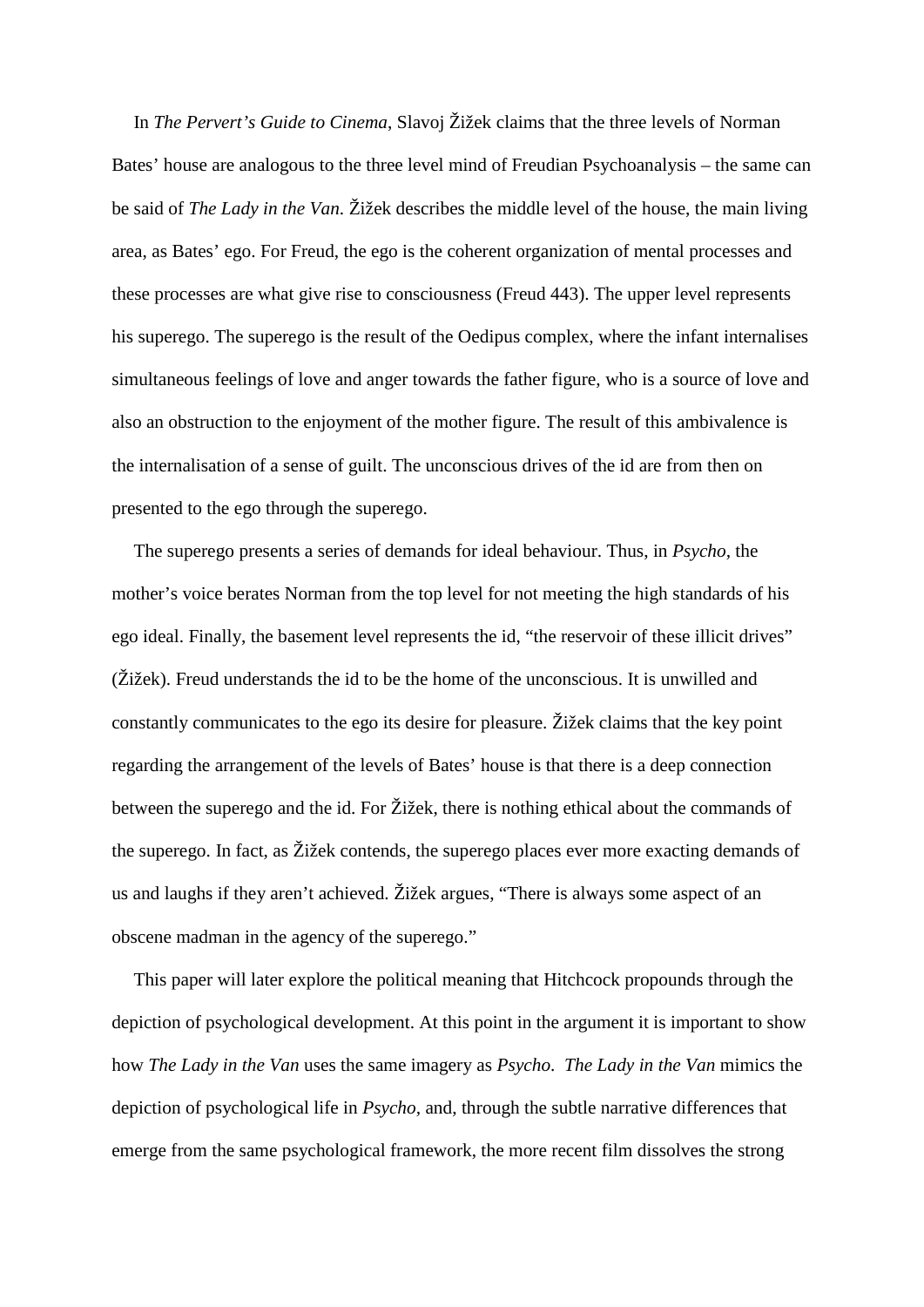political meaning of *Psycho*. Thus, it is important to set up how the psychoanalytic framework is on display in *The Lady in the Van*.

The demanding call of the superego in *The Lady in the Van* is evident on both Miss Shepherd and Bennett. At the beginning of the film, an imageless audio sequence of a car accident is followed by a shot of Miss Shepherd on the run from the police. For the rest of her life, Miss Shepherd falsely believes that she has caused a young motorcyclist's death, and she feels guilty about that. Symbolically, this guilt is represented through the retired police officer who, like an apparition, irregularly appears at her van in the dead of night and corruptly extorts money from her by suggesting he will turn her in (even though he has knowledge of her innocence). The officer's appearances are the symbolic call of the superego and resemble the insults hurled at Bates by his mother.

Miss Shepherd's superego has an oedipal origin as there are two authority figures that loom large over her pre-van life. Firstly, there is the male figure of her piano teacher, the virtuoso Alfred Cortot. Secondly, there is the female authority figure of the Mother Superior from her convent life. At first Miss Shepherd loves both her mother (the church) and her father (music). However, as she develops she finds that the two are seemingly incompatible, as one takes her away from the other. This is analogous to Freud's descriptions of the infantile ego coming to see the father as an obstruction to enjoyment of the mother (Freud 455). It is through Miss Shepherd's attempts to love God more than music that she experiences feelings of ambivalence towards music - it is at once is a source of joy and sin. Miss Shepherd internalises this relationship to the father figure and the resulting neurosis has her guilt take on the inflection of an intense and negative reaction to hearing music. That is, the superego is formed through this relationship and the result need not be an ethical sense of guilt, just one informed by how the internalisation of that reaction to the father resolves itself. Freud describes the super-ego as the self-judgement that the ego falls short of its ideal (Freud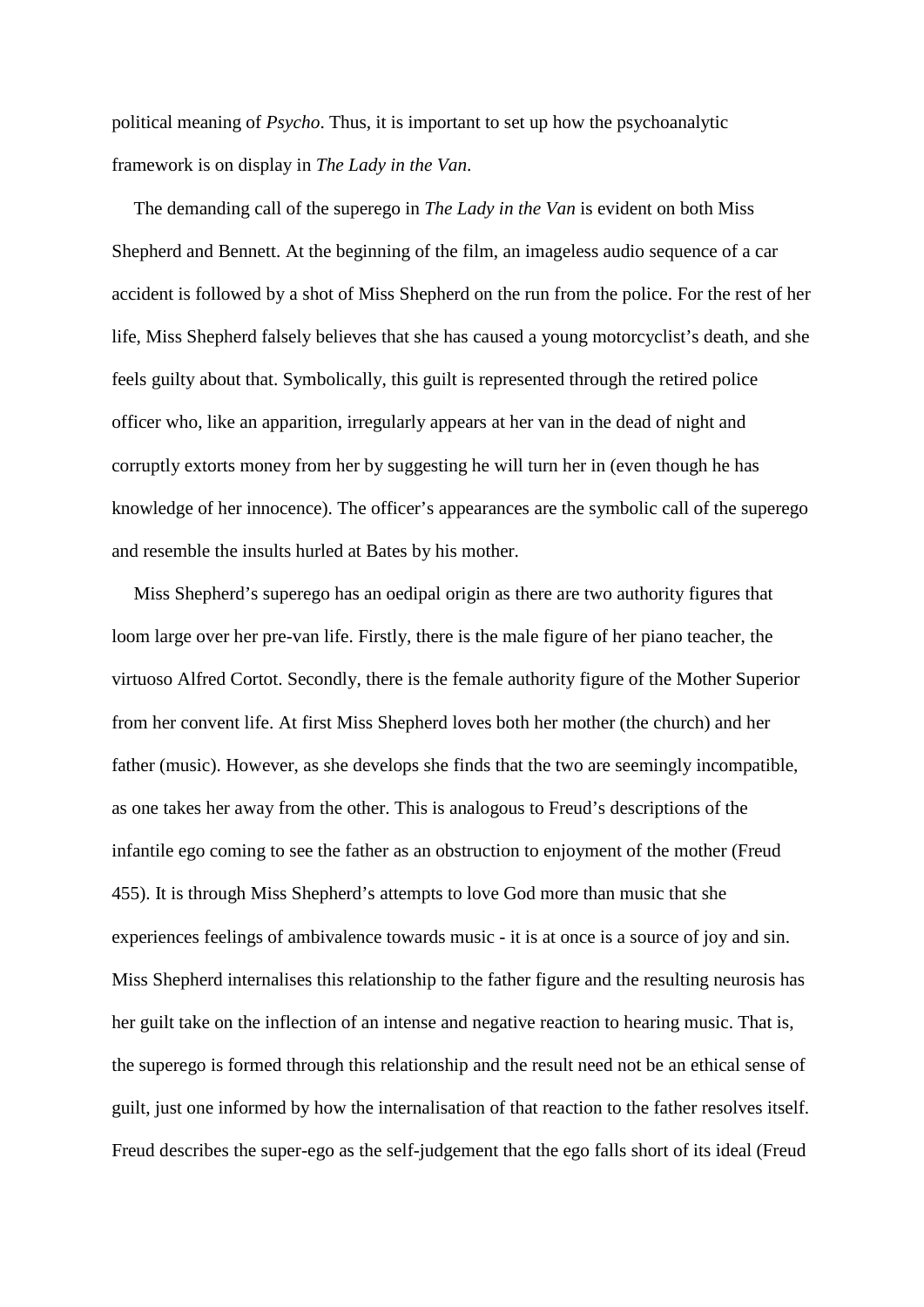453). Miss Shepherd's loud and physical praying at night in her van is evidence of an ego prostrating itself before an overactive superego that loudly proclaims her inability to satisfy the conditions of her ego ideal. In a striking gesture towards *Psycho*, Miss Shepherd's van has shower curtains separating the inside space of atonement from the outside.

There are more symbolic representations of the superego in *The Lady in the Van*. After Miss Shepherd moves into Bennett's driveway she symbolically becomes Bennett's superego. When Miss Shepherd parked her van on the street she was the superego of the street's residents. She reminded them of their privilege and curtly refused their offers of charitable atonement. In Bennett's driveway, Miss Shepherd takes on a more personal relationship to Bennett, acting as his superego, making unrealistic demands of his behaviour, and, like Bates's mother, cantankerously yelling in judgement at Bennett's sexual encounters - she stands as a loud and judgemental sentinel, watching over his sexual behaviour.

The levels of Bennett's house are also interesting metaphors for Bennett's psyche. It is easier to understand each level as symbols for the religious metaphysical locations, heaven, hell and purgatory. Heaven, the top floor, is the cleanest. Bennett pleads with Miss Shepherd to not use the bathroom on that level because of its cleanliness. Also on this floor is the bedroom, a monastic cell with a single bed and very little else decorating the room. Interestingly, this bedroom is not where Bennett has sexual encounters. There is one moment where Bennett attempts to seduce a male actor and is promptly and politely rejected. The rejection comes at a time when he is keeping his homosexuality secret. His sexuality does not match the ideal of 'proper' sexuality that is allowed in this top floor room of the ego ideal. Rather than this becoming a moment for an interruption of violence, as it would in *Psycho*, it all remains quite civil. For Bennett, the failure to live up to the exacting demands of the ego ideal does not result in perversion; rather this interesting and subtle subversion of the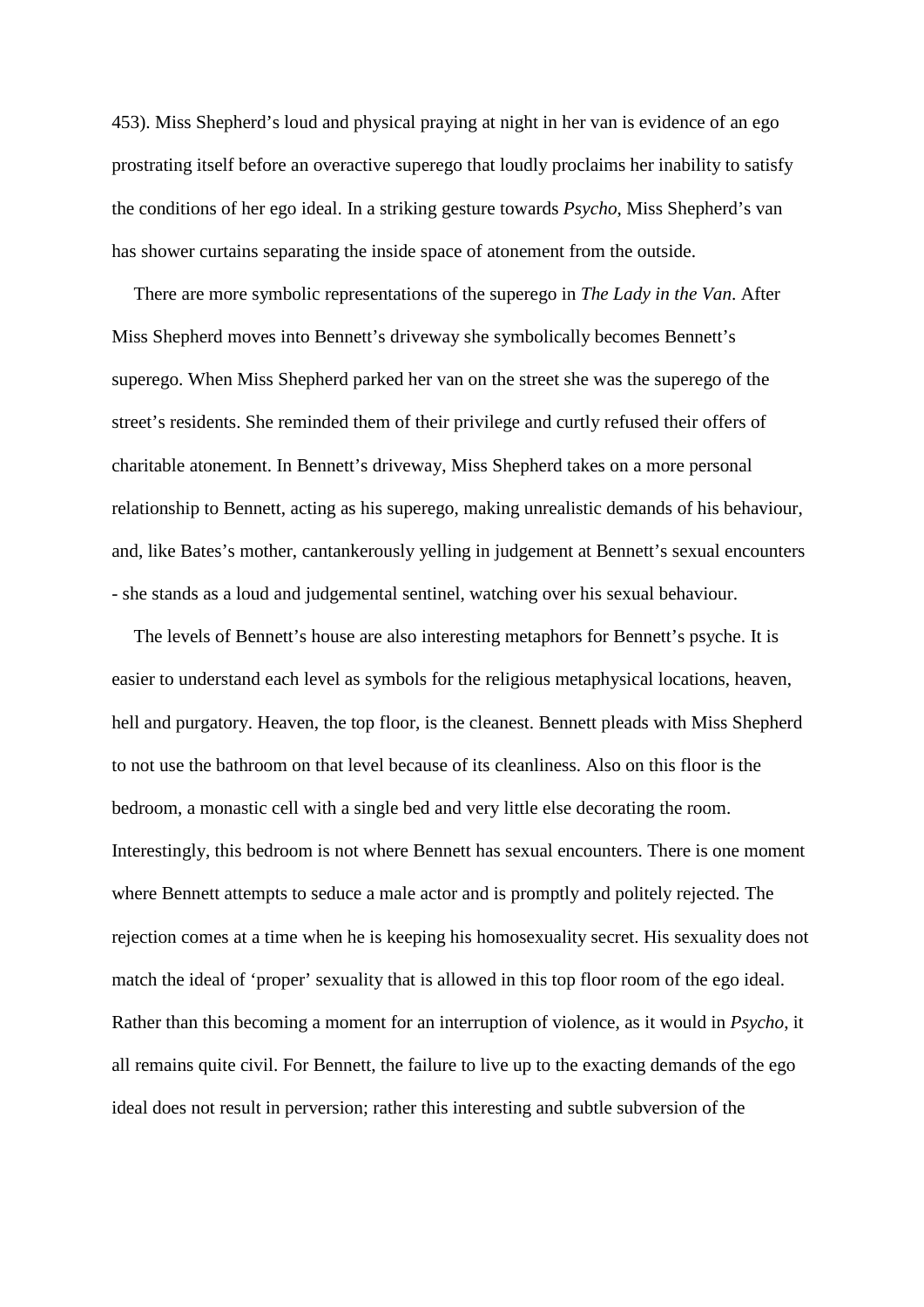meaning of the encounter between the ego and superego demonstrates the narrow ideological nature of the depiction of psychological development in *Psycho*.

Effectively, the political meanings of *Psycho* are exposed and dissolved by the depiction of a civil encounter that challenges socially accepted behaviour. Bennett challenges his ego ideal by questioning the prioritising of a certain view of sexuality. That the encounter is unsuccessful and that Bennett's future trysts occur in his basement does not indicate the success of the image of the celibate ego ideal; instead the act of challenging what can occur in the top floor that results in a civil and polite rejection represents a deconstruction of the dominant ego ideal insofar as an ambiguity has been added to the image that reveals the ideological meaning of the original as well as the potential for other meanings to emerge. The fixed meaning of the ideal ego is dissolved through this challenge. To borrow a term from the criticism of Jacques Derrida, the questioning of normality is a *pharmakon* in the film. It poisons the dominant reading of normal psychological development whilst also offering a cure from the oppressiveness of that reading.

The film has many references to Saints. For example, in their first encounter Miss Shepherd asks Bennett if he is Saint John. Bennett's neighbours also repeatedly describe him as a Saint for allowing Miss Shepherd to park in his driveway. The Saint is the ego ideal; that is, the ideal of behaviour that one should be like, but must fail to live up to. Bennett has one courageous outburst in the film when he hears the ex-police officer threatening Miss Shepherd. From the window of his monastic cell Bennett scares the officer away. It is from this height that Bennett acts without motive, or sense of English timidity and repression. This level thus functions similarly to the superego, insofar as it presents to Bennett a behaviour ideal. Again a subtle difference from the depiction in *Psycho* challenges the meaning of 'normal psychological development' offered in *Psycho*. Here is an instance of the voice of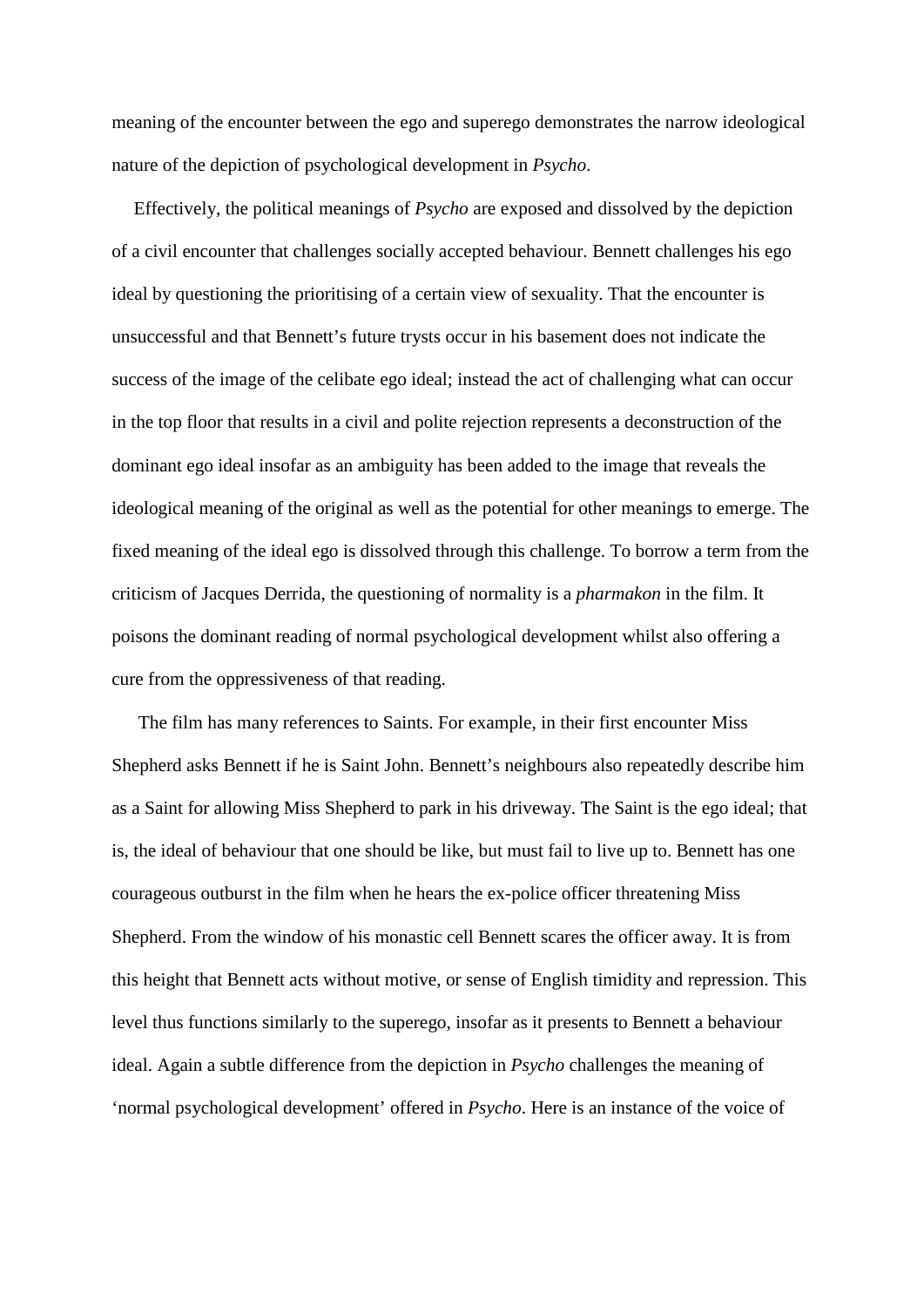the super ego (the top level) operating as an ethical agent. The superego here demands of Bennett just action to help a vulnerable person.

The second floor is purgatory, and it also the floor where Bennett is divided into two selves. This is where writer-who-writes labours, like a transcribing monk, whilst the writerwho-lives paces the halls regretting his inability to live a meaningful life. This is the level of uncertainty, and social reality. Bennett does his business here, engages with neighbours, leaves the house, and escorts away his partners from his midnight trysts. There is a degree of inauthenticity and self-deception operating in this ground floor level. The ethical heights of the monastic cell are covered over by decorations, and personas. Bennett's neighbours gossip in his kitchen at this level while he fetches a bottle of wine. His neighbours gossip about Bennett's "dirty secret" (his obvious but unspoken homosexuality). Bennett allows himself to show emotion on this level, and to hide it as well. Thus this level represents a purgatory-like waiting where the ego is stuck between the calls for pleasure satisfaction from the basement and the calls for Saintliness from upstairs, and from the van outside. The van literally blocks the house's entrance to the world and Bennett's corresponding social interactions are inflected with the van's presence.

The basement level of the house is hidden from us. The writer-who-writes does not enter this level, he remains in purgatory as an aspect of the ego. Here, in the id, is the home of sexual desire. The camera does not reveal this level. Its presence is hinted at when Bennett asks Miss Shepherd to use the toilet downstairs as she is spoiling the upstairs toilet; and again, after the death of Miss Shepherd and the removal of the van, Bennett's new live-in partner announces that he will be waiting downstairs. Since, for most of the film Bennett keeps his sexuality secret, this open recognition of his sexuality can be said to represent a subversion of the oppressive depiction of normal psychological development presented in *Psycho*.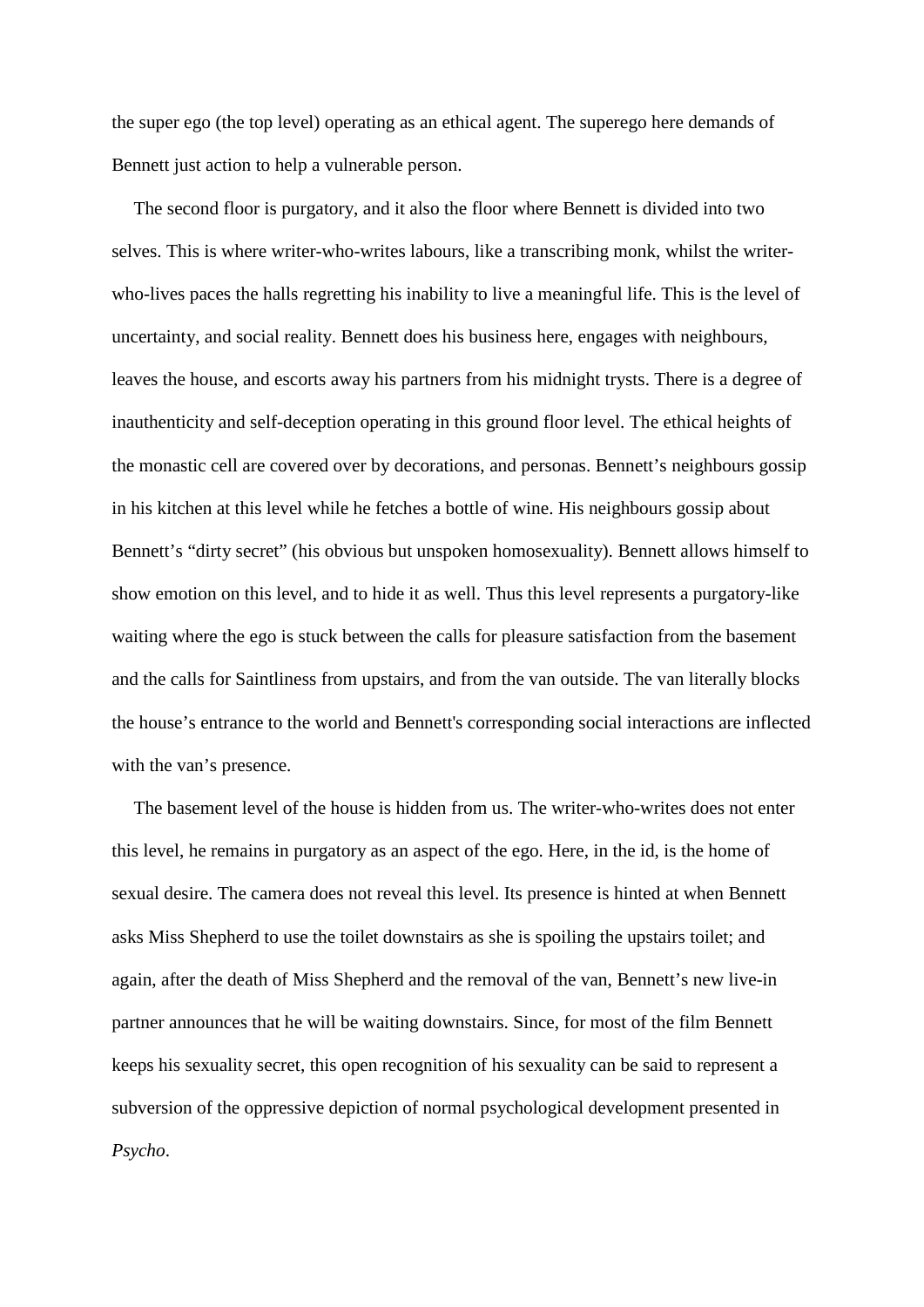All of this demonstrates a cultural significance to the psychoanalytic theory at the heart of these films. The way that *The Lady in the Van* can use the same tropes as *Psycho* to subvert the dominant reading of normal psychological development has far reaching consequences for resisting oppressive imagery. This is especially significant when considering the sexist depiction of the strong autonomus woman in Psycho and the contrasting, yet mimicking depiction of the noble strong autonomous Miss Shepherd in *The Lady in the Van*.

Robert Genter has presented a thorough account of the specific historical contexts of various psychoanalytic themes that inform *Psycho*. He demonstrates that the climate into which *Psycho* emerged was receptive to the idea that political deviance and sexual deviance were linked (Genter 138-139). Such ideas culminated in Theodor Adorno, Daniel J. Levinson, Else Frenkel-Brunswik, and Nevitt Sanford's *The Authoritarian Personality*. This book argues that individuals who possess a deficiency in their egos, through poor mothering that stifles the development of the traditional Freudian model of good psychological development through the Oedipus complex, become, through that deficiency, submissive, untrusting, and open to radicalisation (228). Genter's claim is that Norman Bates' character is intentionally analogous to the 1960's conception of the psychopath. Murray Pomerance claims that Bates begins as the standard of American boyhood, and it is through the smothering relationship with his mother that the ideal of boyhood is perverted (239). For Genter, "Bates became the exemplar of the political and sexual deviant depicted by the psychoanalytic community" (Genter 148). That Miss Shepherd, in *The Lady in the Van*, confuses Bennett's homosexuality for communism is an interesting point considering the film's similarities with *Psycho*. This confusion fits the conflation of political and sexual deviancy common in MacCarthyist era discourse. However, in *The Lady in the Van*, the confusion is treated, as it should be, as a moment for comedy.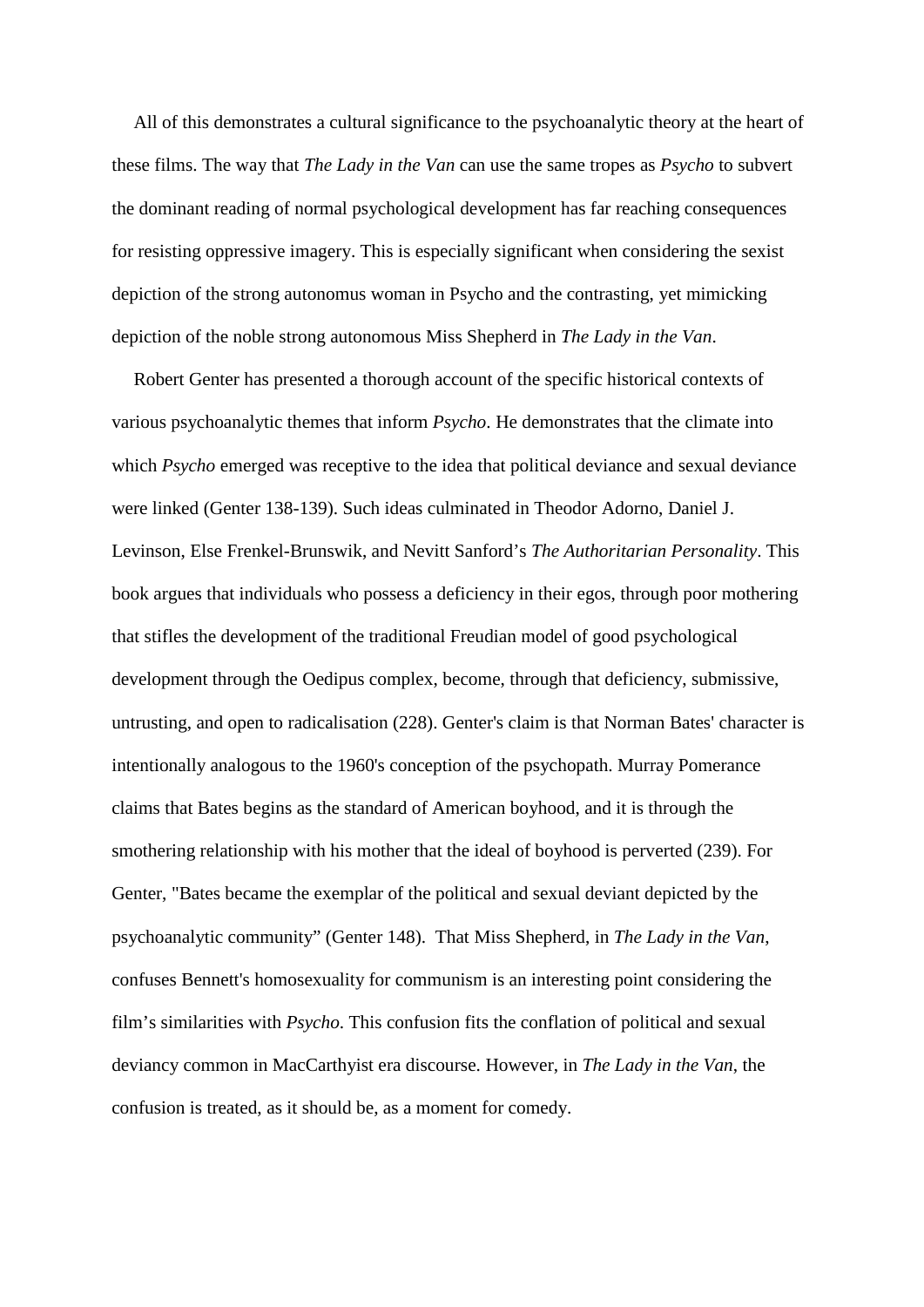*The Lady in the Van* is not suggesting that homosexuality is a problematic deviancy, indeed its ending depicts Bennett being publicly open about his sexuality, and psychologically healthy as a result. However, as noted earlier, the social critique of *The Lady in the Van* is the critique of class identity in 1970's Britain. The residents of Camden Town are white, well-to-do, and overly conscious of their separation from the poverty of Miss Shepherd. In fact their distance from Miss Shepherd is mirrored by their distance from the sexuality of Bennett – both poverty and sexual deviance are somewhat incomprehensible to them. For example, in an awkward scene the neighbours have attempted to match Bennett with a woman – this is despite the fact that they gossip about him hiding a "dirty secret". Thus they know of homosexuality, but see it more as a deviancy to be corrected then a natural way of being. Through this use of comedy the film critiques the ideological assumption that harbouring sexual desires for someone of the same sex, or, believing that communism is a better alternative to neoliberal democracy, are forms of psychopathic deviancy requiring incarceration. *The Lady in the Van* thus enacts another inversion, this time by demonstrating the moral bankruptcy of the white middle class, (who in *Psycho* are the model for moral normalcy).

Genter describes Norman Bates as suffering from an Orestes complex. Initially described by Fredric Wertham, the Orestes complex suggests that the defining drive of man is towards matricide rather than patricide. Wertham's is fearful that along with a rise in female autonomy, there is a corresponding collapse of the household. Thus, Wertham saw matricidal drives as evidence of a desire to reign in the destructive power of women that thwarts expressions of masculinity (Beaty 29). Genter draws our attention to the work of Edmund Bergler and his notion of the "giantess of the nursery" (152).

Rather than as a source of pure pleasure, for Bergler, the mother is also a threat to the megalomania of the infant, imposing sleep schedules, feeding times and other outside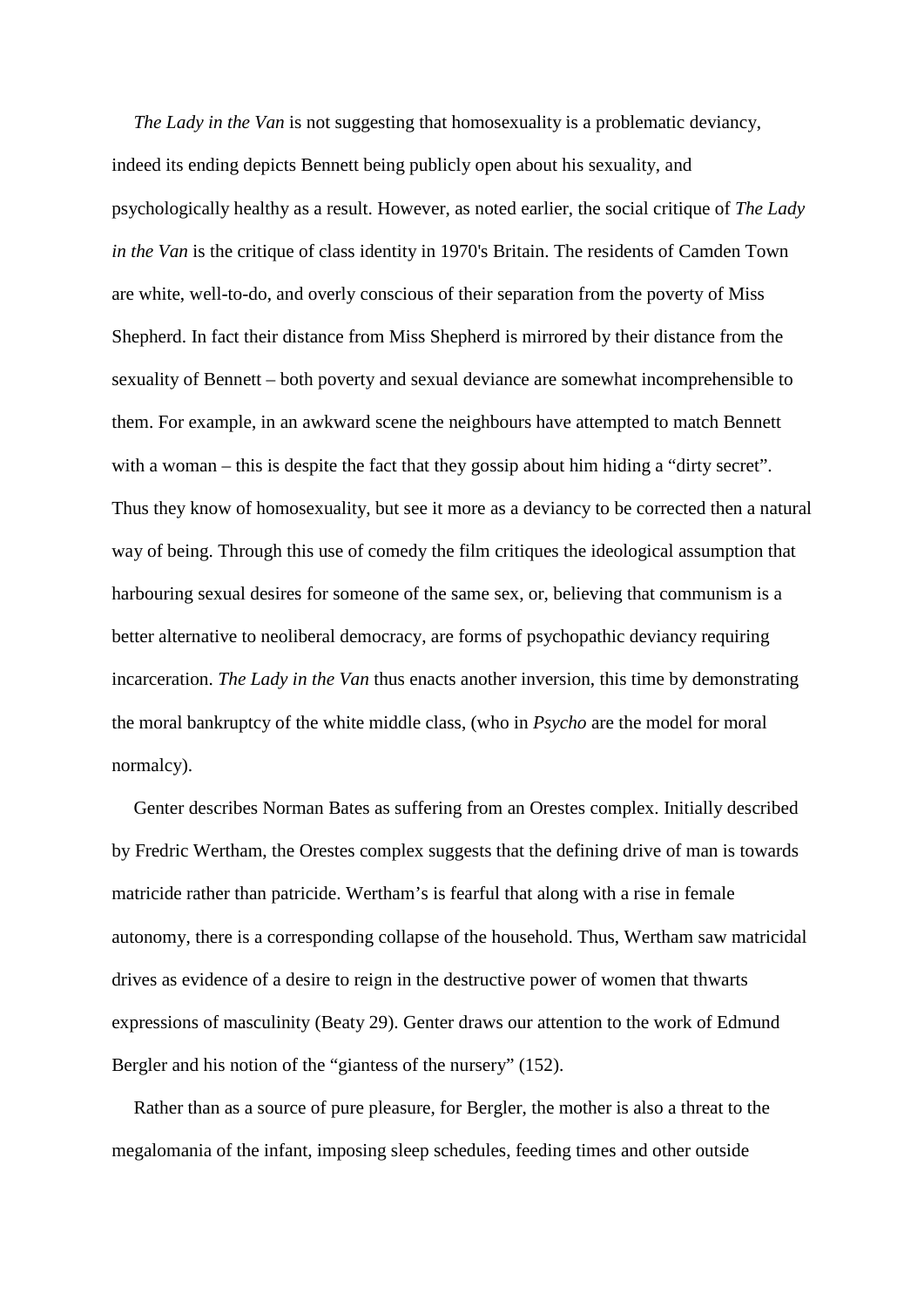determinants on to the consciousness of the child who believes itself to be omnipotent. If a strong masculine figure does not diminish the fearful power of the mother the result is abnormal psychological development where either the child internalises feelings of sadism towards the mother, or masochism, actually enjoying the torment from the mother. Bergler, like Wertham, and in line with the general fears of MacCarthyist North America, argues that the decline of masculinity and the concurrent rise of feminie autonomy left individuals still fearful of the maternal image (Genter 153). Genter describes Bergler's psychoanalytic theory as the most relevant framework for *Psycho* (153). This fits with Raymond Bellour's observation that in Hitchcock's films only men are able to be psychopaths; and that it is through engagement with emasculating women that men develop psychosis (Bellour 321).

Interestingly this is also the relevant framework for *The Lady in the Van,* despite that film's attempts at criticising the society which harboured such irrational and sexist fears. Bennett seems to fear allowing his mother into his life, as if she still is the giantess of the nursery. He tells her that she wouldn't like the stairs, which, considering the analysis of the three level house above, is suggestive of Bennett not wanting to show his mother his true psychological state. Yet Bennett is no Bates, and, if following Bergler's model this is perhaps due to the presence of a strong father figure in Bennett's early life. The film suggests this is the case in a poignant scene where Bennett is walking his mother to a taxi which she does not want to enter as she longs for the company of her son. The mother looks at Bennett and announces that she deeply misses Bennett's father. The insinuation is that his presence in the household held the mother together. Thus it could be said that Bennett was able to avoid falling into psychopathy because of the presence of his father in his early life. However, a better reading of *The Lady in the Van* is that the film represents a strong criticism of the sexism and pessimism of Bergler and *Psycho*.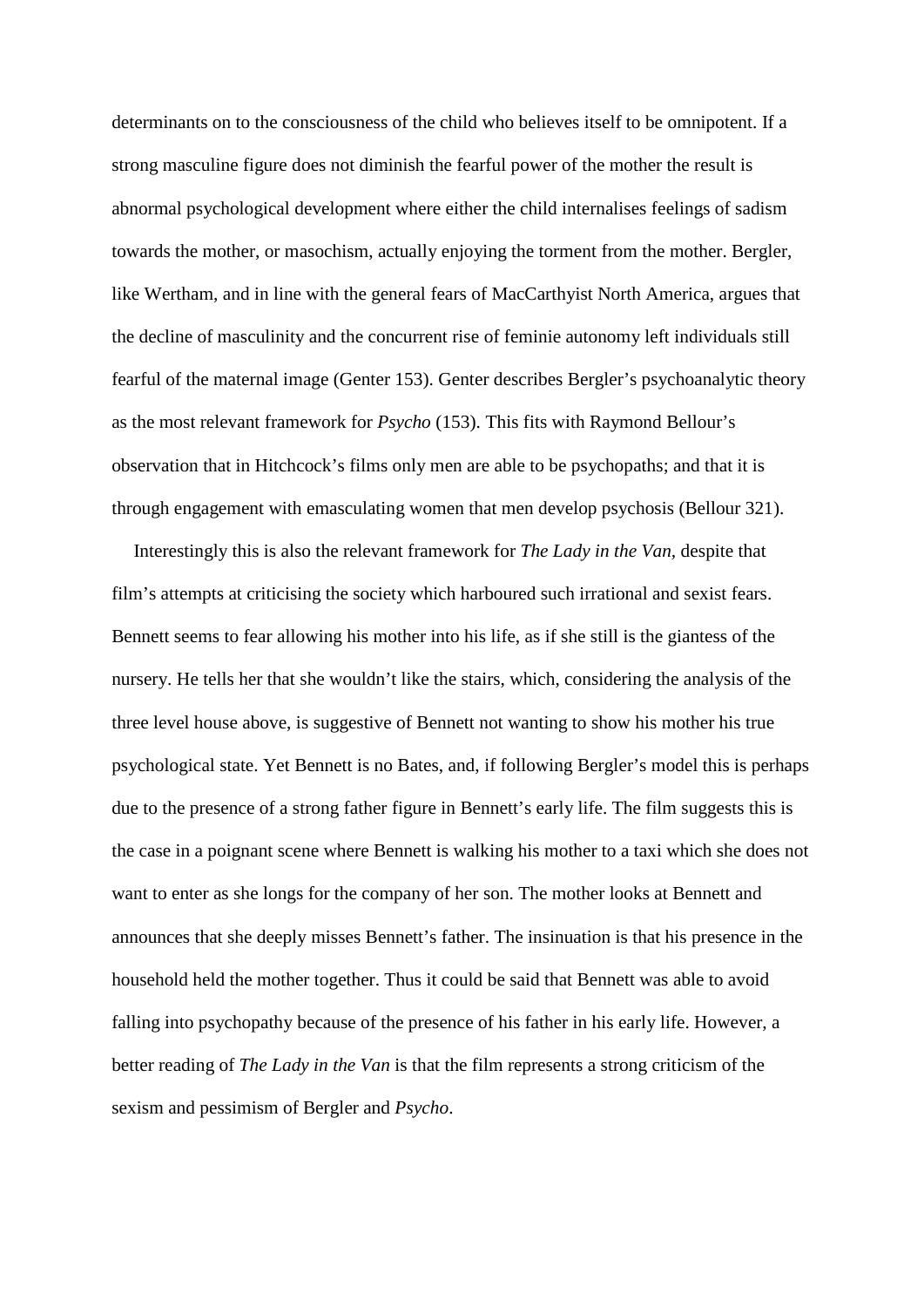Genter describes *Psycho* as a statement by Hitchcock that the resulting state of affairs from the collapse of male authority will destroy normal family relations (156). *The Lady in the Van* inverts the fear of feminine autonomy that Bergler and others display, even as the film uses the same psychoanalytic framework to depict the relationship with the mother. The inversion occurs through the celebration of Miss Shepherd's autonomy. For example, Bennett is aware that it is her will which secures the space in driveway. Also, in one of the final sequences, the ghost of Miss Shepherd is speaking to both Bennett's announcing that her fifteen year presence in the driveway represents having the last laugh. Thus Bennett overcomes his matricidal tendencies without needing to identify with a strong father figure and the result is a moving portrait of care, not the collapse of such sentiment. Bennett enables feminine autonomy by allowing Miss Shepherd to live in his driveway, and through her autonomy he comes to terms with his own issues.

As mother figure, Miss Shepherd represents a critique of such psychoanalytic theory that relies on a specific sequence of events to take place in a specific order for normal psychological development – such as the Oedipus or Orestes complex. Our first glimpse of Miss Shepherd and Alan Bennett in their arrangement has Miss Shepherd descending the staircase from the top floor bathroom with the sound of a flushing toilet. Bennett asks her not use that bathroom as it is clean, to which she replies that the basement bathroom is too foul for her sensibilities. To put this scene in the terms of the tripartite model described above, not only is Miss Shepherd reluctant to explore Bennett's id, she literally defecates in his superego. Any talk of normal psychological development from this point on is doomed to murkiness. Miss Shepherd is incontinent and her faeces appears at regular intervals in Bennett's top floor bathroom and driveway.

Miss Shepherd's incontinence and Bennett's constant cleaning of her faecal waste from his floor and driveway is further critique of the notion that increased female autonomy is to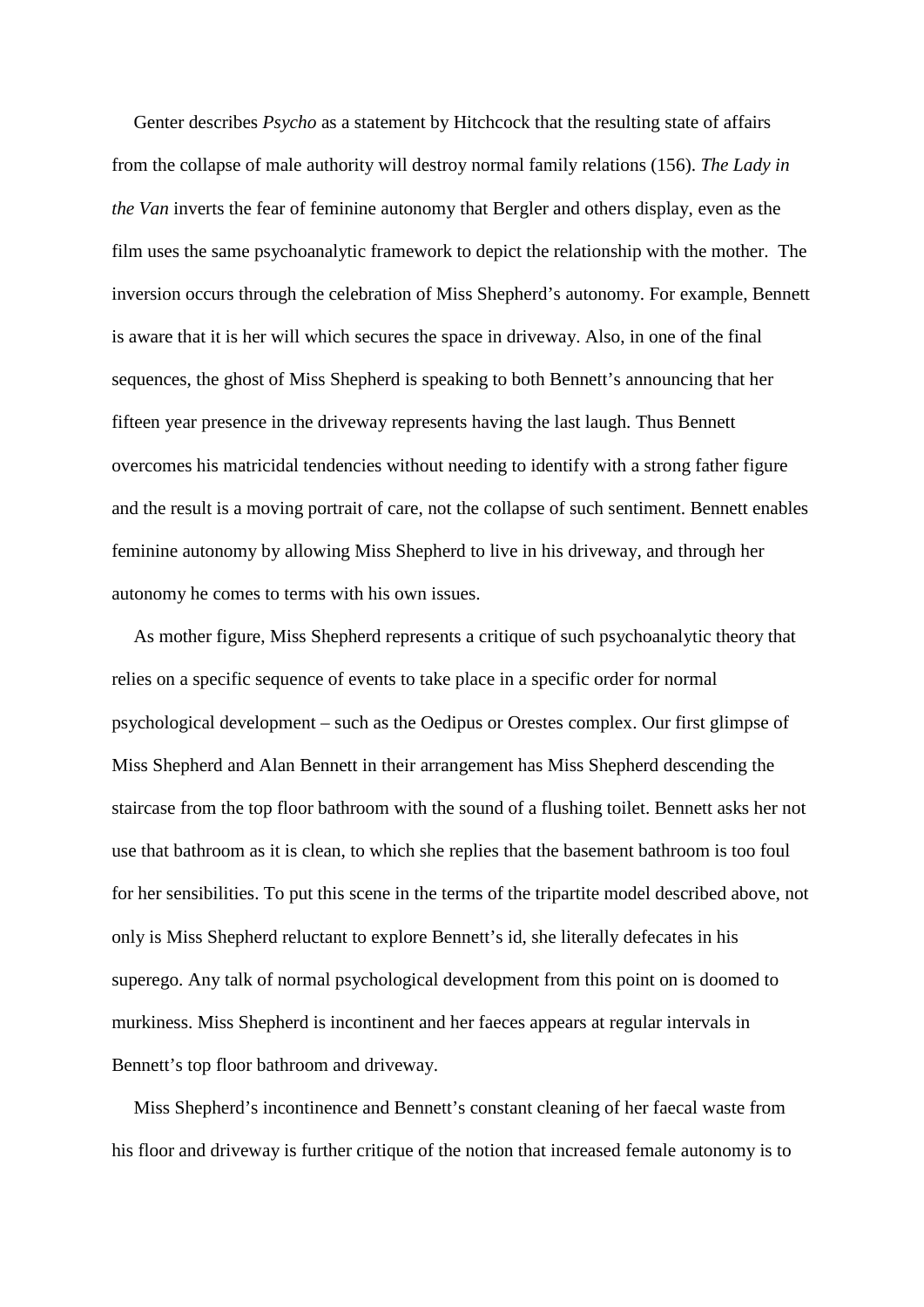blame for society's woes. Despite her biological vandalism of Bennett's house and driveway, Bennett remains in charge of his narrative. His recognition of Miss Shepherd's strength at the end of the film does not diminish his authorial voice, nor does the unveiling of a plaque in her honour take away from the act that Bennett is the star of his own story. The writer-whowrites does not tame Miss Shepherd as the strong father figure should in Bergler's account. If anything Miss Shepherd hones her criticisms of Bennett instead of being subdued by his masculinity. At the end of the film Bennett the writer happily provides Miss Shepherd a dramatic ascension into heaven with God welcoming her with outstretched arms. Clearly Miss Shepherd and her autonomy have not made the world worse.

Furthermore, the bathroom washing scene from *Psycho* is similar to Bennett's washing of his bathroom after Miss Shepherd has spoiled it. In both films there is a mother figure spoiling the bathroom's cleanliness and the son accounts for the mess. In *Psycho*, this motif lends itself to the Orestes complex and the entailing critique of feminine autonomy; however this is not the case in *The Lady in the Van*. Alan Bennett's cleaning of his top floor bathroom represents his own attempts to maintain his sublimation. He cleans, grudgingly, as an expression of care. The social criticism of *The Lady in the Van* forces an encounter between the homeless and the middle class. Bennett expresses in the film his worry that audiences will feel that there is too much excrement in the film. He then retorts, that "care is all about shit." Bennett is cleaning up the mother's mess out of a sense of duty, just as psychiatrist at the end of *Psycho* proclaims. However, Bennett is not cleaning up his mother's crime; instead he is symbolically dealing with his guilt at the privilege of his situation – he wishes her filth would just disappear. Bennett is thus guilty of the same hypocritical middle class attitude to homelessness that pervades his street. He cleans in order to maintain his otherness. That is, Miss Shepherd's poverty cuts through the illusion of the saintly monastic cell and stains it with the reality of poverty. There is from Bennett's neighbours, attempts at charity which fail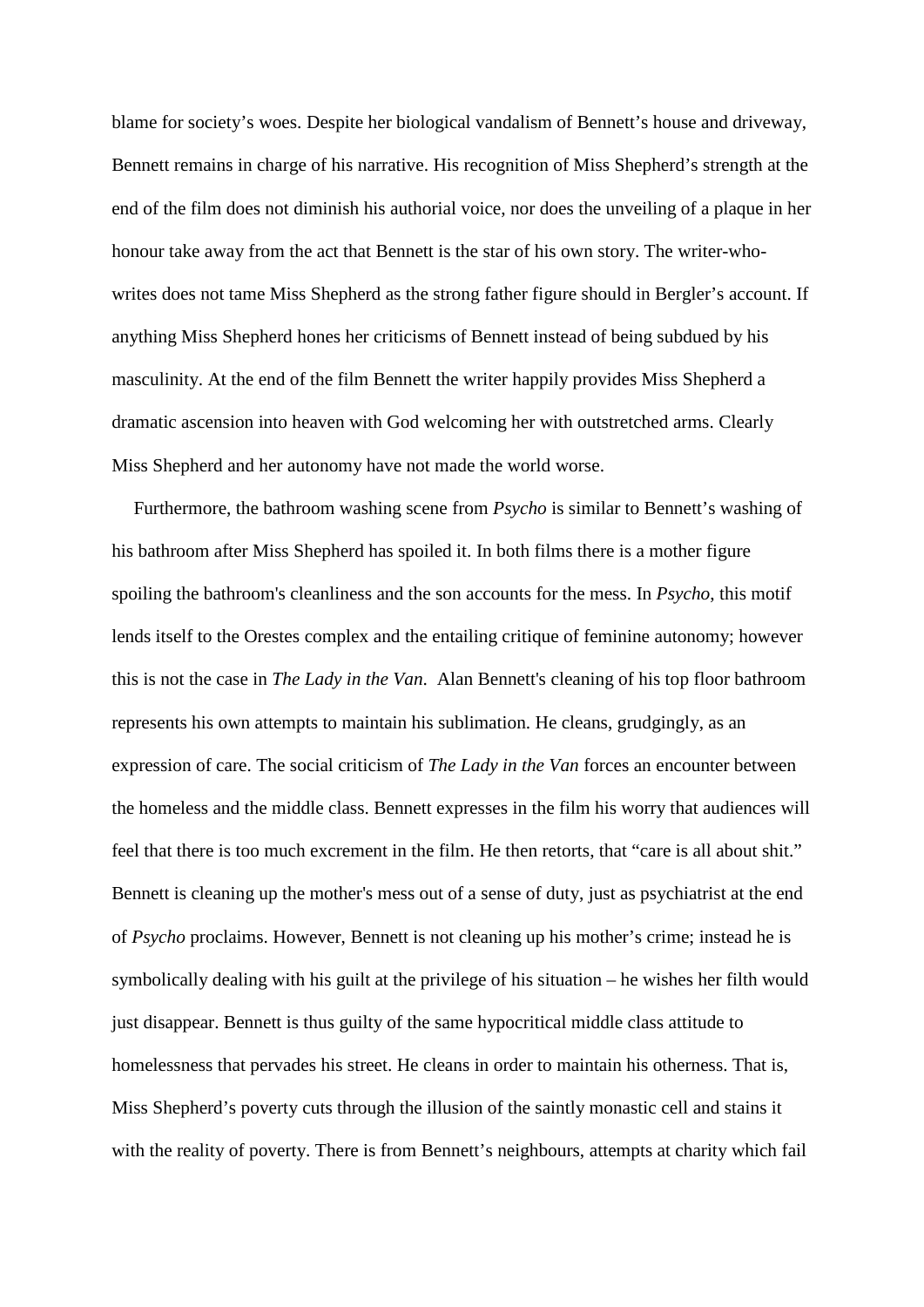to address the fundamental difference between the poverty stricken and upper middle class. The occasional hot drink or slice of cake does not address the level of difference from poverty that Miss Shepherd's excrement reveals.

The bathroom scene of *The Lady in the Van* can be further illuminated by examining the piercing, statue-like gaze of Miss Shepherd. Žižek, in *The Perverts Guide to Cinema*, describes the use of toilets in Hitchcock's films as revealing a threshold between the ego ideal and the id.

We say the eye is the window of the soul. But what if there is no soul behind the eye? What if the eye is a crack through which we can perceive just the abyss of a netherworld? When we look through these cracks, we see the dark, other side, where hidden forces run the show... In our most elementary experience, when we flush the toilet, excrements simply disappear out of our reality into another space, which we phenomenologically perceive as a kind of a netherworld, another reality, a chaotic, primordial reality. And the ultimate horror, of course, is if the flushing doesn't work, if objects return, if remainders, excremental remainders, return from that dimension… Hitchcock is all the time playing with this threshold. (Žižek)

In *Psycho*, Sam and Lila find proof that Marion was in the Bates Motel when they discover a piece of paper floating in the toilet that had failed to flush away. The unflushed toilet defied even Norman Bates' meticulous cleaning. Similarly, in *The Lady in the Van*, the dark reality of poverty defies the cleaning efforts of Bennett who admits that he would rather that it all just went away (like the flushing of a toilet). Such a reading of the bathroom scene casts a different angle on the happy ending of *The Lady in the Van.*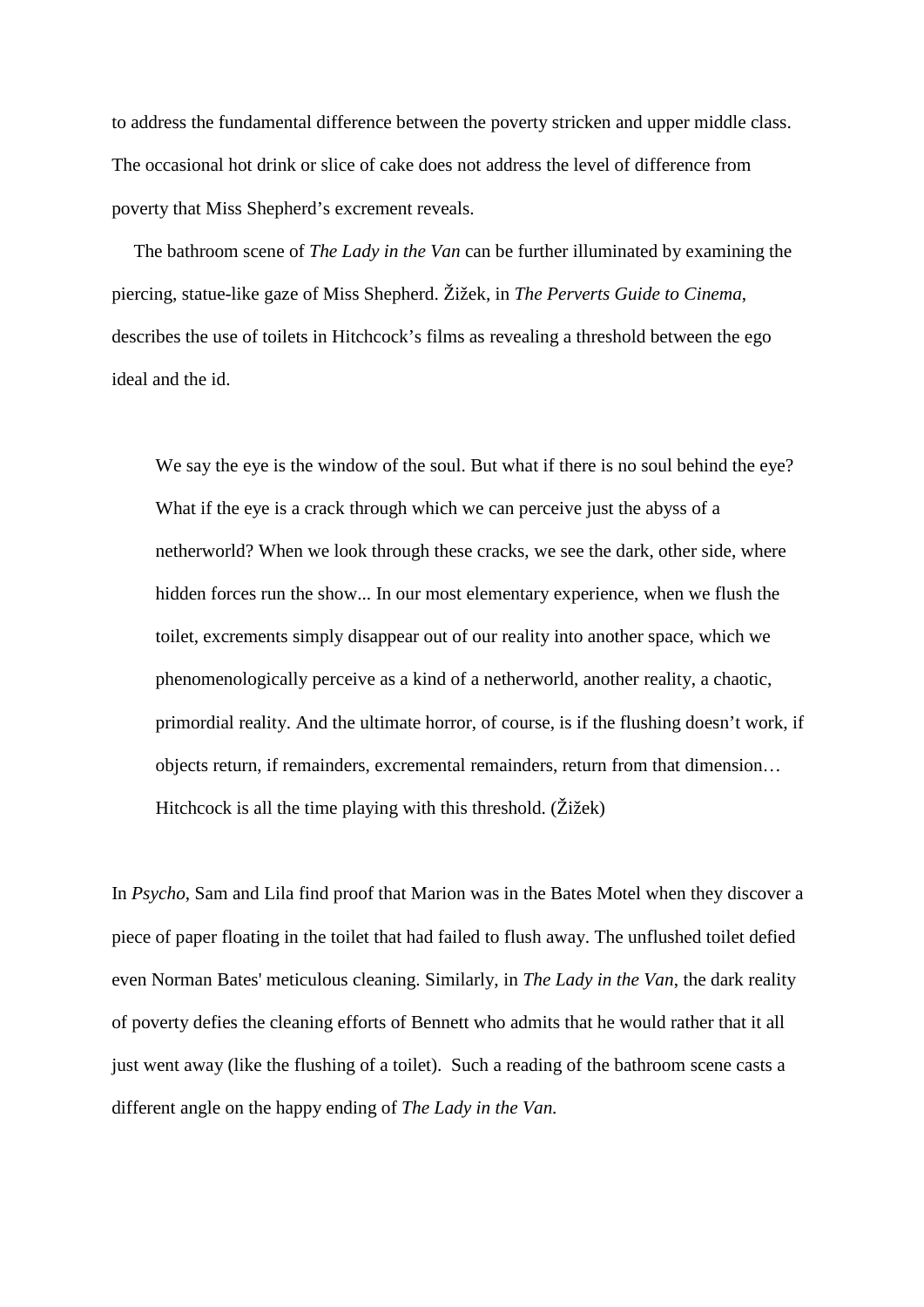Seeing as how it is more than possible to read *The Lady in the Van* as presenting a subtle deconstruction of the oppressive political use of psychoanalytic imagery in *Psycho*, it is interesting to note that *Psycho* can be seen as exposing the political pretensions of *The Lady in the Van*. *The Lady in the Van* clearly attempts to make a statement about middle class attitudes to poverty and homelessness. However, the ethical critique of contemporary attitudes to homelessness is ineffective and this is demonstrated through the similarities that the ending of the film has with the ending of *Psycho*.

Genter analyses the way that the ending of *Psycho* has different meanings for different contexts. He points out that for the beat generation Norman Bates became a counter culture figure, as for them the psychopath represented the only valid form of dissent in a world of psychological control (157). This interpretation opens up an interesting comparison with the ending of *The Lady in the Van*. It is not a stretch to suggest that one of the appeals of Miss Shepherd's character is in her counter culture status. She is sharply juxtaposed to British middle class sensibility and the positioning brings out what is worst in the latter (repressed desire, timidity, hypocrisy...). The film is strongest when Miss Shepherd is enigmatic. She has strange and scary visitors to her van, she mysteriously visits a stranger in a seaside town, she has an unknown past involving study abroad and time in a nunnery, and, most importantly, despite her obvious problematic situation she exudes a towering sense of dignity. However, similarly to *Psycho*, where the psychiatrist provides a complete analysis of Bates and his backstory, *The Lady in the Van* reveals Miss Shepherd's life in a way which removes her alterity.

Bennett, by revealing the back story of Miss Shepherd, takes ownership of her character. When Miss Shepherd eventually receives institutional care, her back story, which she has so closely guarded, is unravelled. In other words, Miss Shepherd's character, once subsumed by the psychiatric world, is diagnosed and explained through a series of revelations, and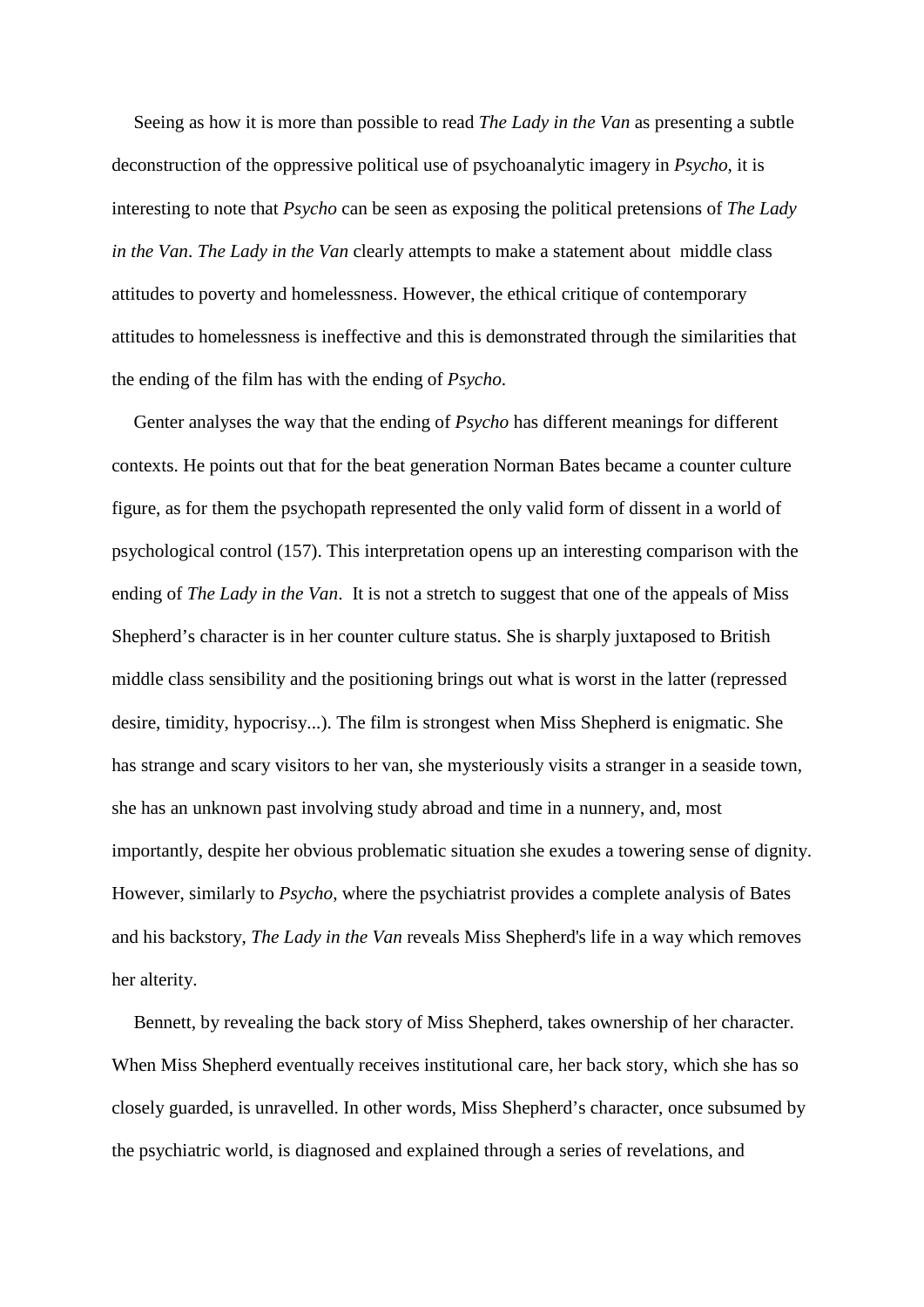consequently, her autonomy disappears as the unique features of her character are reduced to a symptom. These revelations represent Bennett's appropriation of Miss Shepherd. Bennett even has Miss Shepherd return after her death, now happy and conversational, to candidly speak of her desires for her memorial – recalling the voice of Bates' mother pondering on how she would be remembered. She has also reconciled in heaven with the young man whose motorcycle crashed into her, thus removing her guilt. In a most extravagant scene the clouds even part for her and God calls her up to heaven, arms outstretched in an embrace. All of this is appears quite lovely if it didn't resemble the diagnosis of the therapist from *Psycho* so closely.

In *Psycho* the psychiatrist claims that Bates goes to great lengths to keep alive the idea that his mother is still alive. He appropriates her and speaks for her. In the final monologue the mother's voice proclaims her innocence – how could she do anything more than sit and stare considering she is in reality no more than a stuffed mummy? Similarly, in *The Lady in the Van,* Bennett possesses Miss Shepherd's entire character speaking for her in a manner in which she would never have spoken if alive – writer-who-lives makes this explicit on numerous occasions claiming "she never said that". What has happened is that the homeless other, what has most disgusted his sensibilities, has been appropriated by him. The audience can be entertained by her eccentricity and need not see the dark underside of poverty anymore. Instead of really coming to understand the plight of the other, Bennett appropriates the other into his art. She is no longer homeless, incontinent, smelly or cantankerous; thus the ascension is on Bennett's terms and not her own.

The similarity between the psychiatrist's report in *Psycho* and the ending of *The Lady in the Van* do much to subvert the intended social criticism of the latter film. The audience are left feeling placated with Bennett's charity, when in reality all class difference remains as embedded as before and the struggle of the mentally ill and poverty stricken stay as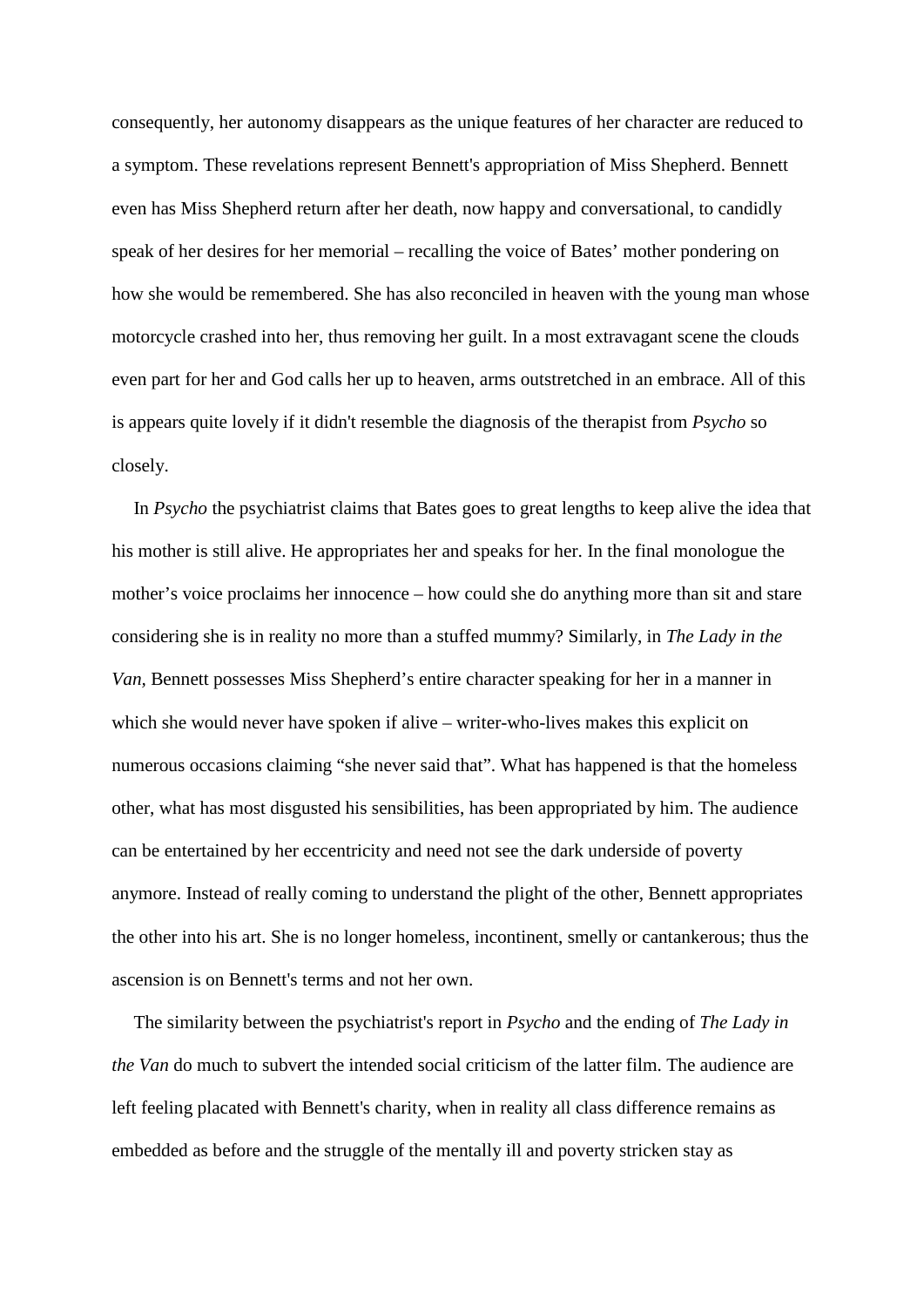problematic and impenetrable for middle class sensibility. When as enigma Miss Shepherd cuts through conceptions of social acceptability while remaining markedly human. Her otherness is in her ability to shock through the absence of manners and incontinence. The importance of the enigma is expressed by Emmanuel Levinas. Levinas's ethical project, if it can be summarised, might be said to be an attempt to treat the other as other. Any explanation of the other that produces an understanding of the other is an act of appropriation. Levinas attempts to describe a philosophy of darkness in which the Other is never fully possessed (Levinas 203-216). Alan Bennett's discovery of the reasons for Miss Shepherd's behaviour, in the Levinasian sense bring the Otherness of Miss Shepherd into a light where her Otherness is lost. Thus the explanation of the character can be said to be an unethical depiction. In more practical terms, the explanation of Miss Shepherd transforms her actual situation into a narrative which can be understood by the middle class.

When it does no more than depict Miss Shepherd's stoic integrity, *The Lady in the Van* imparts a noble quality to her otherness which does far more to excite ethical reactions from the audience than do the author's appropriative gestures at the end which only supply a false empathy. This strong noble character rejects some of the more sexist psychanalytic assumptions about the detrimental impact that strong women have on society. The film loses this moral compass when Bennett treats Miss Shepherd as his own artistic creation. In one last comparison to *Psycho*, *The Lady in the Van* ends with the dedication of a plaque to Miss Shepherd. This scene has a Hitchcock-esque cameo from Alan Bennett. The film reveals itself at this point as filmic fiction, as the crew are shown filming Alex Jennings (as Alan Bennett) dedicating the plaque to Miss Shepherd. This scene is analogous to the final moments of *Psycho* where a pensive Norman Bates speaks to himself as his mother. The mother in this scene is interested in what people will think of her – "they will say, why she would never harm a fly". She is, in a sense, Norman's creation, and this scene is setting up a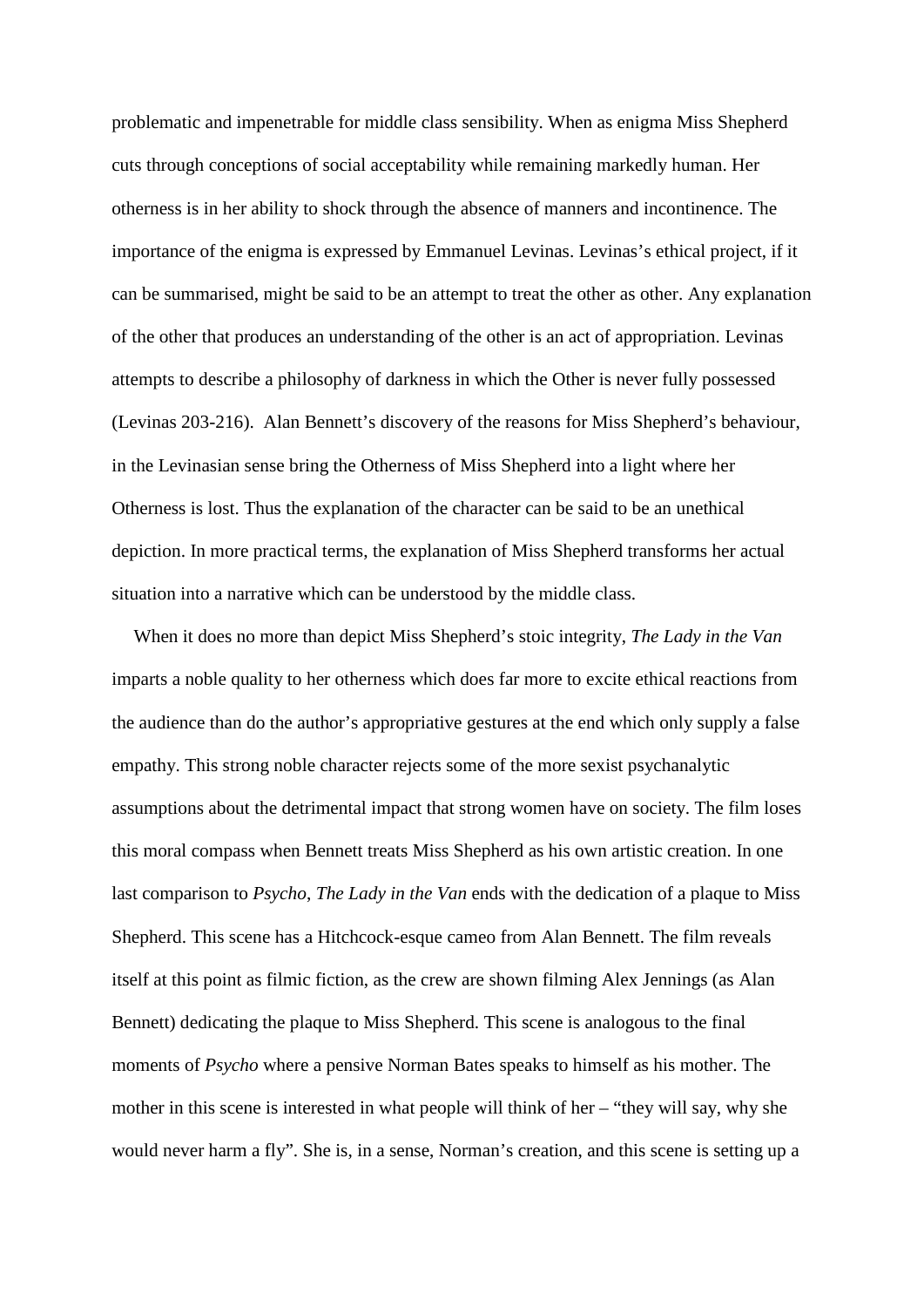legacy. The plaque, in *The Lady in the Van* is a similar attempt by the son to determine how the mother is remembered. She is now a permanent feature of Bennett's house. The audience are left feeling that her poverty and homelessness were permitted objects of voyeurism, because what is really on display is an example of eccentric behaviour. Once explained, our empathy for her early life's torment diminishes the impact of her incontinence; it has an explanation and can thus be a part of the middle-class world. Through this Miss Shepherd loses the dignity that she worked so hard to embody through the careful cultivation of enigma. When as an enigma, Miss Shepherd receives care; as an explained case she becomes exploited by the writer.

## **Works Cited**

Adorno, Theodor, et al. *The Authoritarian Personality*. 1950, New York City: W.W. Norton Company, 1993. Print.

Beaty, Bart. *Fredric Wertham and the Critique of Mass Culture*. Jackson MS: University Press of Mississippi, 2005. Print.

Bellour, Raymond. "Psychosis, Neurosis, Perversion." *The Hitchcock Reader*. Ed. Marshall Deutelbaum, Leland Poague. Ames IA: Iowa State University Press, 1986. 311-331. Print.

Buckley, Jemma. "We treat the poor as badly as the Tudors did, says Alan Bennett: Playwright speaks out as he discusses his new film." *Daily Mail*. 21 May 2015. Web. 19 March 2016.

Freud, Sigmund. "The Ego and the Id." *The Essentials of Psychoanalysis*. Ed. Anna Freud. Harmondsworth: Penguin Books, 1986. 439-483. Print.